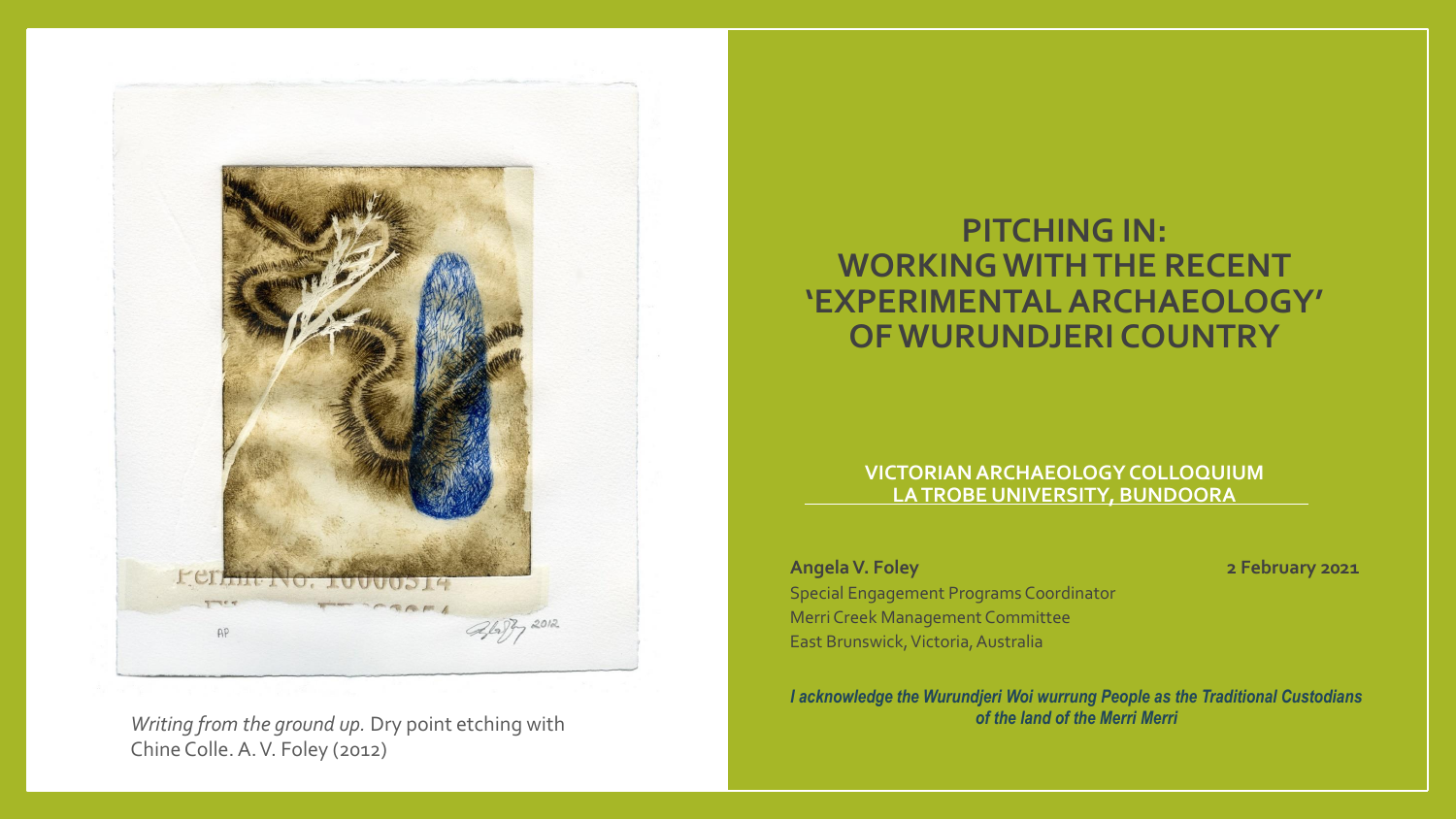### **With thanks: Acknowledgements**

This presentation is supported by the following Wurundjeri Woi-wurrung Elders at Wurundjeri Woi- wurrung Cultural Heritage Aboriginal Corporation (WWCHAC):

**Ron Jones, Allan Wandin and Bobby Mullins (WWCHAC Heritage Unit Elders)** 

**Uncle David Wandin**

**Aunty Margaret Gardiner**

**Aunty Diane Kerr** 

**Uncle Colin Hunter**

**Thanks to Charley Woolmore & Caroline Spry at WWCHAC for facilitating the pathways for permission to make this presentation.** First Wurundjeri Welcome to Country ceremony for MCMC staff.



#### **Staff welcomed to country**

Merri Creek Management Committee's (MCMC) staff and members of Friends of Merri Creek (FoMC) were privileged to receive a 'Welcome to Country' smoking ceremony beside Merri Creek in Northcote during June. The ceremony welcomed MCMC and FoMC's presence in Wurundjeri country and acknowledged our care for country on behalf of Wurundieri custodians.

The 'Welcome to Country' was performed by Uncle Ringo (Ronald Terrick) who is a Wurundjeri Elder. The ceremony is based on Aboriginal Dreaming and it recognises Indigenous nations and the ancestral spirits who enable safe passage for visitors. This is a traditional Indigenous protocol dating back thousands of years and can only be performed by those with rightful ancestry, usually as traditional owners.

Our grateful thanks go to Uncle Ringo who came to us through the Wurundjeri Tribe Land and Cultural Heritage Council. The ceremony was wonderful for all involved and meant a great deal to MCMC and FoMC.

(*Merri News* May 2010: Merri Creek Management Committee, 2010).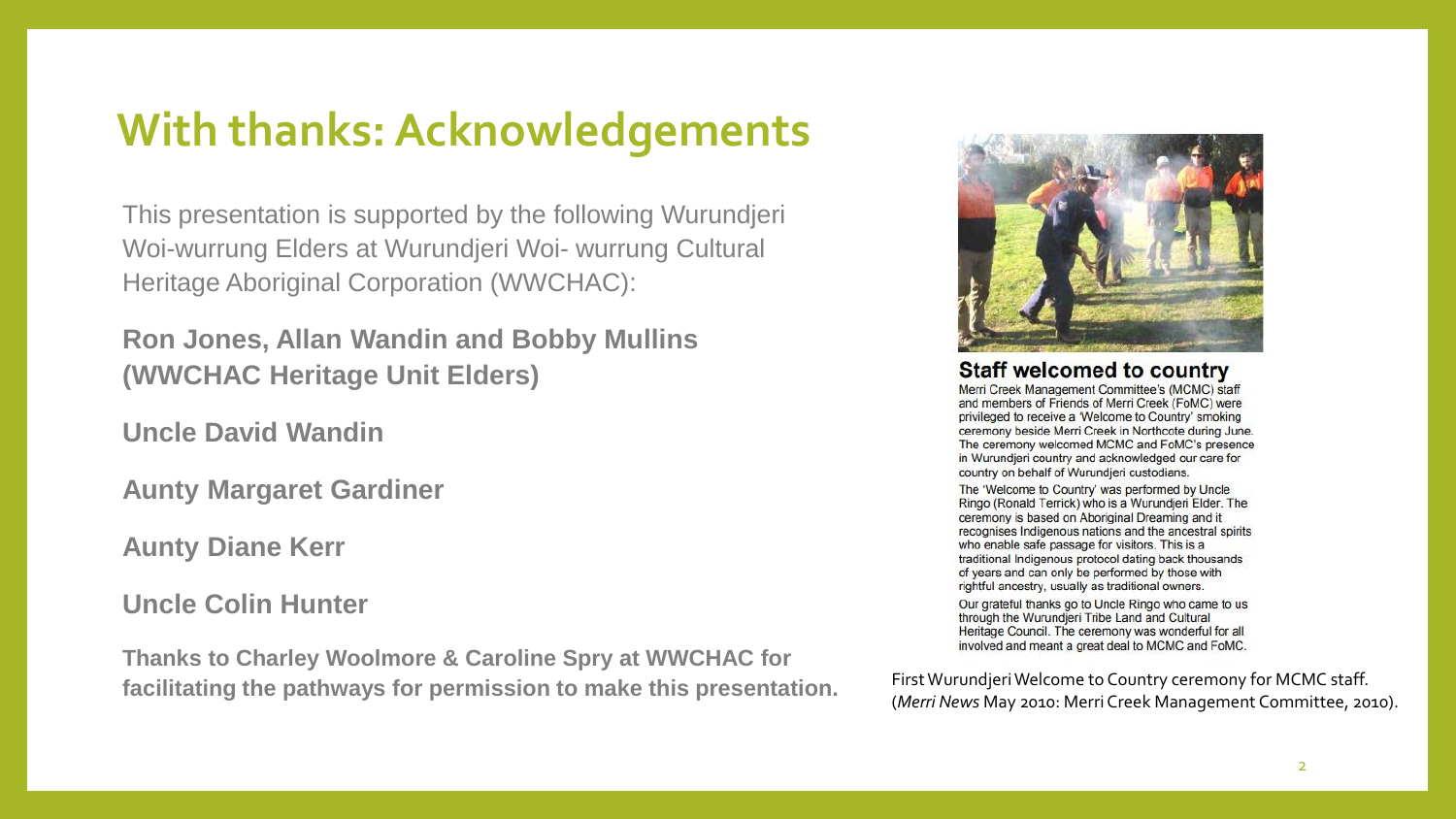### **Pitching in: Intercultural relations on Country in the contact zone**



**Top:** Uncle Bill Nicholson smoking and Welcome to Country for students at Willam-ee- Moor-ring (Mount William Greenstone Axe Quarry).

**Below:** Signage at Earth Rings in Sunbury, Victoria.  $(Both photos: A. V. Folev 2016)$   $3$ 

- Connecting through Wurundjeri people's continuation of their cultural practices from Merri Creek Management Committee (MCMC), a not-forprofit organisation in Melbourne focused on indigenous biodiversity.

- In a contact zone as a 'place' where people with differences of history, culture, etc. meet and connect (Pratt, 1991).

- Placemaking on Wurundjeri Country (Foley 2017, 2020a,2020b; Frankel 1982; Parmington et al. 2012).

- Australia backed UN Declaration on the rights of Indigenous peoples 2007 in 2009 (United Nations, 2009).

*- Koorie Cross-Curricular Protocols for Victorian Government Schools*. [https://victoriancurriculum.vcaa.vic.edu.au/static/docs/Koorie%20Cross-](https://victoriancurriculum.vcaa.vic.edu.au/static/docs/Koorie%20Cross-Curricular%20Protocols.pdf)Curricular%20Protocols.pdf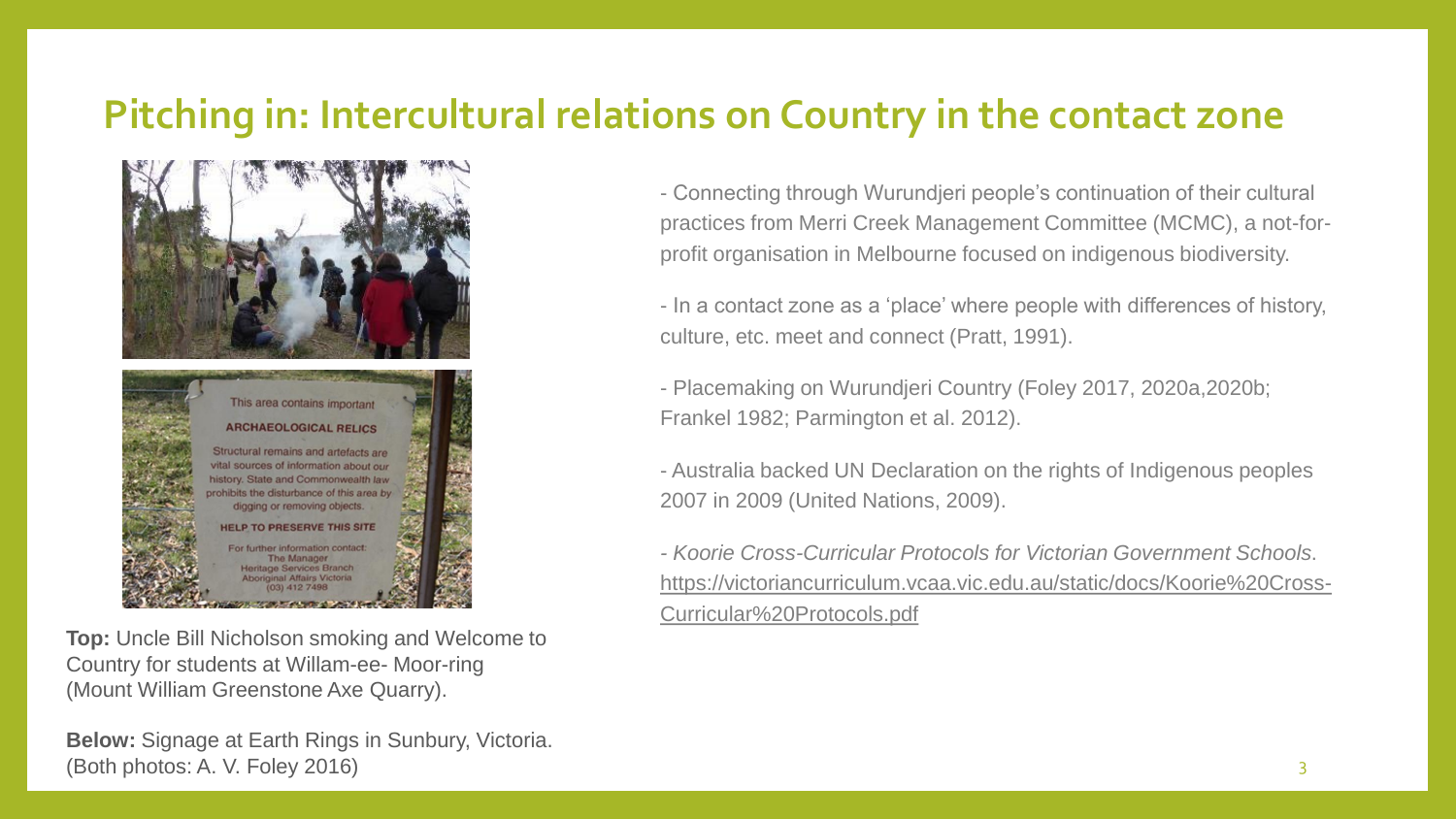### **Pitching in: Intention & negotiating representation**

Recognising Wurundjeri Country places by Merri Creek as a non-Indigenous educator working with people in the general community and in kindergarten-primarysecondary-tertiary educational places using 'experimental archaeology'.

Stories around Koorong Project: Wurundjeri community practicing their traditions and reinventing cultural practices in Melbourne. Recognising Partnerships and Indigenous Cultural Values recording within Victoria: the Merri Creek Cultural Values Project - Findings and Recommendations (Parmington et al. 2012 p. 65):

- *1. Communication and Consultation:* Regular communication between Aboriginal people and the key stakeholders should be established through regularly programmed formal meetings. These meetings will be organised by Wurundjeri Council staff who may choose to establish a Merri Creek liaison committee.
- *2. Cross Cultural Awareness:* Awareness training on Wurundjeri history and culture, as well as broader Indigenous cultural values for all stakeholders involved in development and restoration programs along Merri Creek.



**Top:** Learning about Wurundjeri Country beside Merri Creek. Photo: B. Barr 2018. **Below:** Merri Yarra Confluence. Etching. A.V. Foley (2012). 4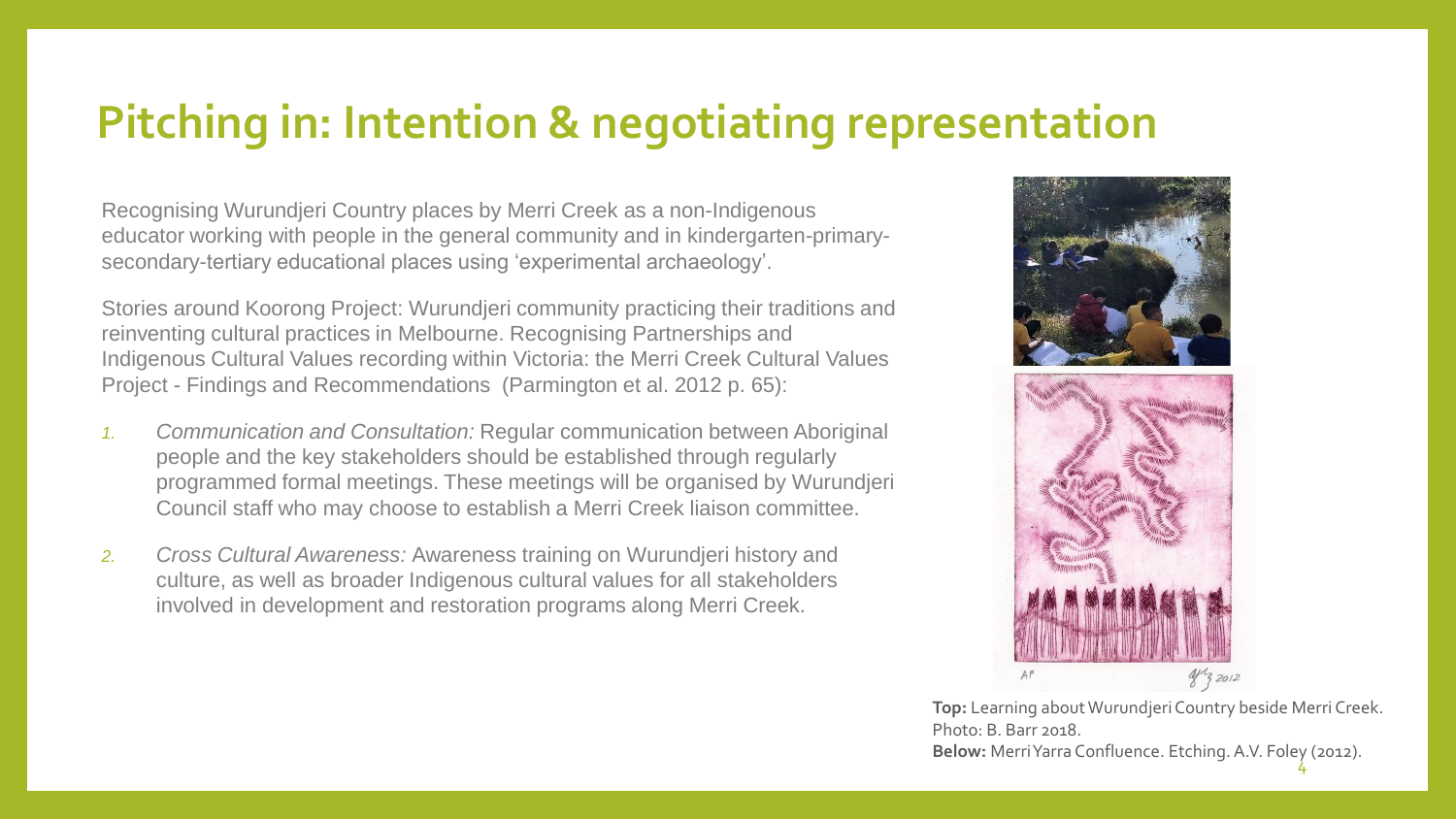## **Koorong Project: Teaching and learning with archaeology (Griffin et al. 2013)**

- Recognising: Placemaking in the contact zone on Wurundjeri Country today as risky and essential.
- Fore fronting: Wurundjeri people's rights and self-determination, Country, being out on Country, being out on Country with TO, employing principles of cultural safety, listening.
- Negotiating representation: 'With' not 'about' people, places, things.
- Storying and making as method (Phillips & Bunda 2018; Foley 2020b).
- Antiphonal calling to-and-fro: Intercultural encounters are relational geologically, ancestrally, archivally, contemporarily, and seasonally (Foley 2020b)



*Writing from the ground up.* Dry point etching with Chine Colle. A. V. Foley (2012)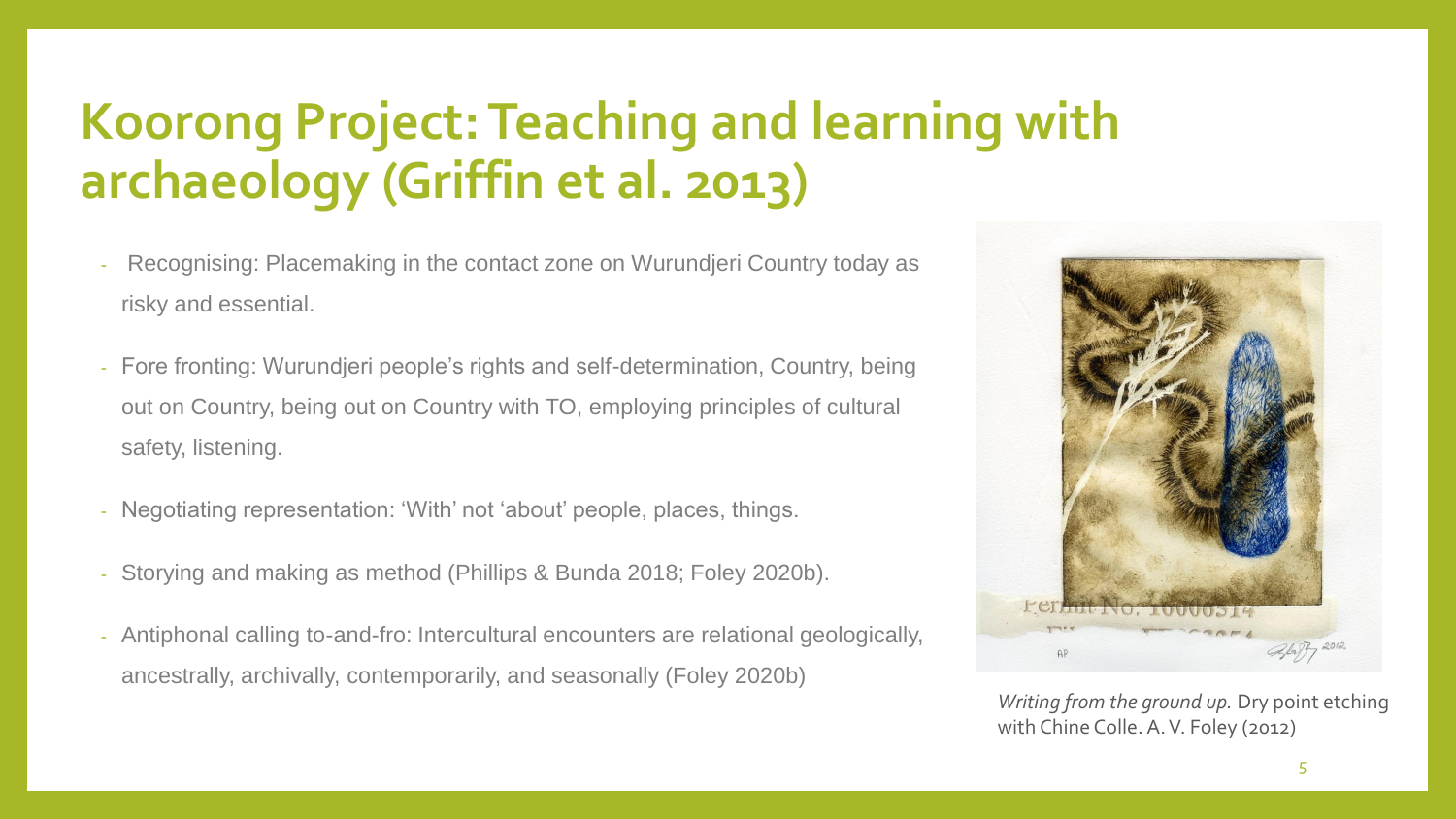### **Around The** *Koorong* **Project: Pitching in in the contact zone**



With permission: Uncle Dave Wandin's shield taken from *beal* (gum tree) 2012, Merri Creek, Coburg (2014). Photos: A. V. Foley

*Shielded places* (2012). Dry point etching. A. V. Foley

agen 2012

 $AP$ 



Uncle Colin Hunter at the Merri Yarra Confluence in 2018 with beal scarred in 2017. Photo: J. Cirillo, MCMC